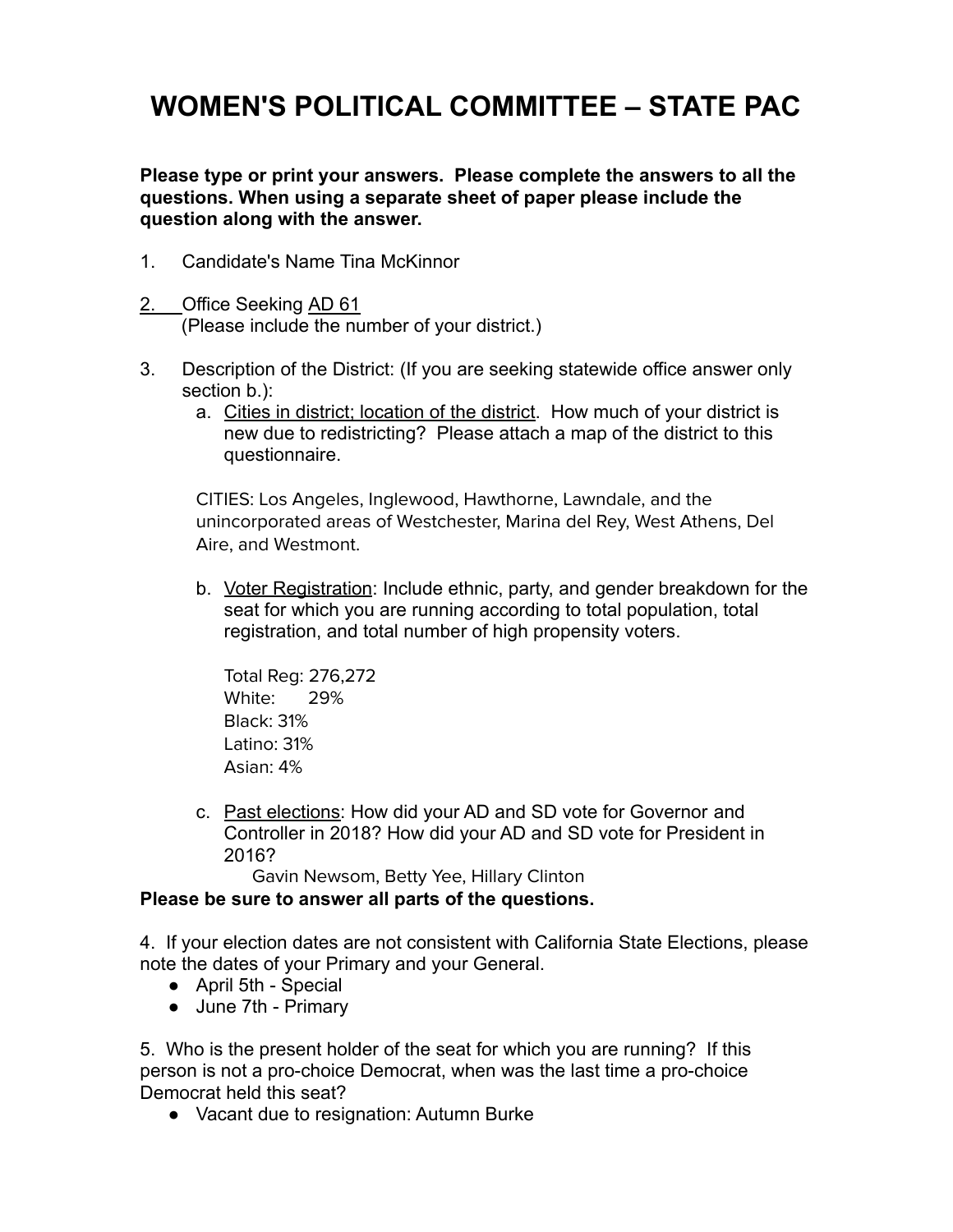- 6. Major Challenger: Robert Pullen-Miles
- 7. Campaign Team:

**Campaign Consultant:** Steve Belihumeur, SB Strategies Inc. **Campaign Manager:** William Mitchell **Field Consultant:** N/A **Treasurer:** Nathan Hardy, Treasurer **Pollster:** Shakari Byerly, Evitarus **Fundraiser:Sacramento:** Marva Diaz; Marva Diaz Strategies, LLC/ **Los Angeles:** Nicole Ward, The Ward Group LLC **Communications:** Jacque Robinson-Baisley, JR Consulting

- 8. Fundraising:
	- a. How much money have you raised? (Please do not include pledges.) \$15K
	- b. How much do you need to raise? \$350,000
	- c. How much money are you allowed to raise if there are limits?  $N/A$
	- d. How much cash do you have on hand?  $$15K$
	- e. How much is a loan from you to the campaign?  $$0$
	- f. How much money has your major challenger(s) raised?  $$13,400$

For the next 2 questions please do not include money transferred.

- g. How much money have you raised this last reporting period? \$15K
- h. How much money has your major challenger(s) raised in this last reporting period? \$13,400K
- i. If there is a voluntary spending cap will you take it, and what is the limit if you accept the cap? N/a

9. What is your campaign strategy (mail, media, etc.)? Mail and Email Phones and Text Digital and Social Media

10. Has any polling been done in the last two months? Please share the results. Yes. Evitarus conducted our research in March outlining our path to victory and policy alignment with likely voters.

11. What is your position on choice? Please check yes (if you agree) or no (if you disagree) with the following: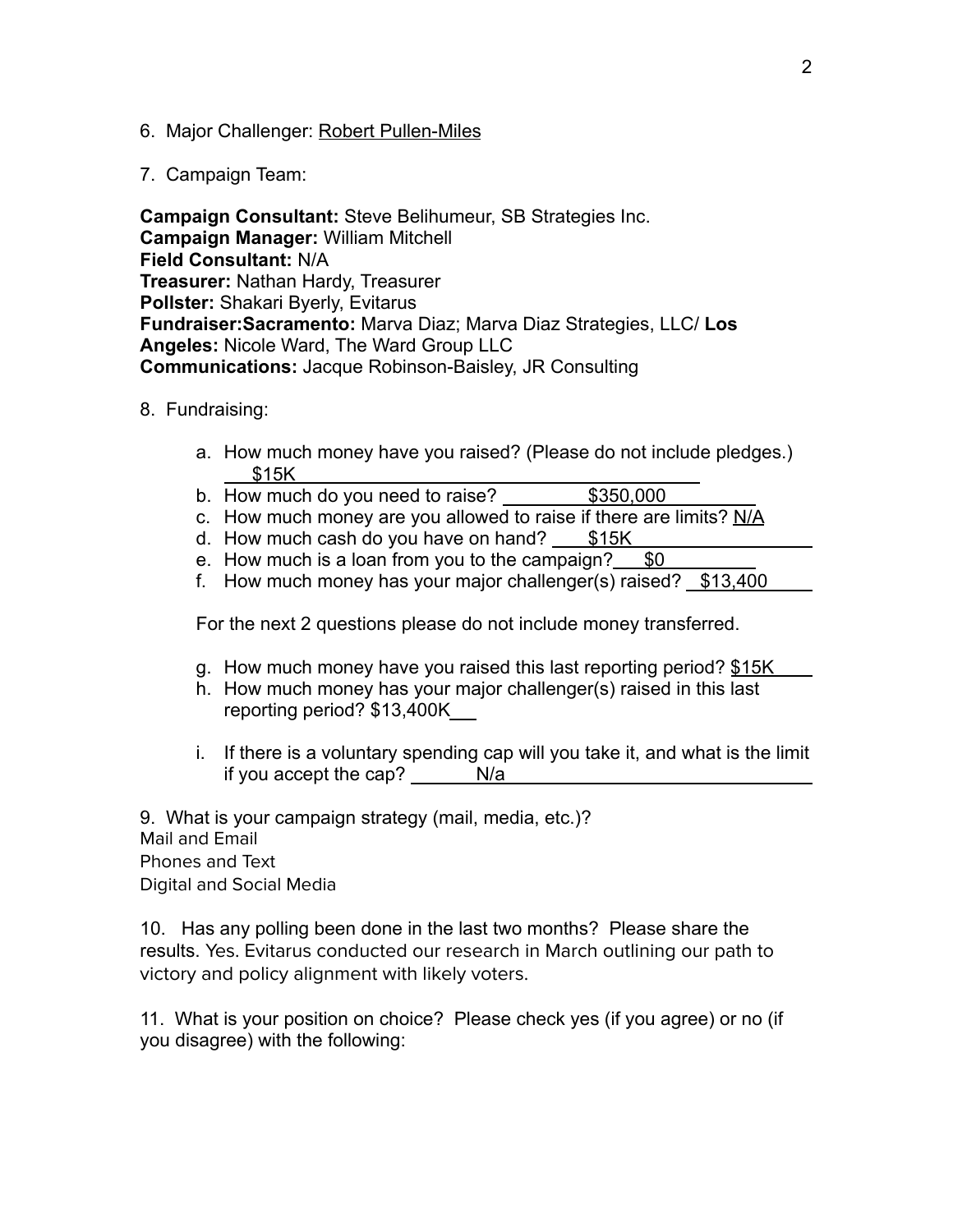- a. A woman has the right to choose an abortion for any reason up to the point of viability, as determined by a physician and in accordance with the principles of Roe v. Wade. YES X NO
- b. A woman has the right to choose an abortion at any time during her pregnancy to protect her life and health. YES X NO
- c. Every patient, in consultation with her physician, has the right to determine the best medical procedures and practices with regard to reproductive health and abortion. YES\_\_X\_\_ NO
- d. All women should have the ability, regardless of income level or age, to access safe, confidential and affordable abortion and reproductive care (with or without parental consent). YES  $X$  NO
- e. There should be public funding for family planning and abortion services. YES X NO
- f. There should be **no** waiting period to obtain an abortion.  $YES \ X$   $NO$
- g. We should have comprehensive and evidence-based (accurate) sex education. YES X NO
- h. A minor should have access to abortion services without having to notify a parent or responsible adult. YES X NO

If you are running for statewide office you may skip question 12.

12. Please list the State Senate or Assembly and Congressional seats that overlap your district. List both the name of the present occupant and number of the district.

a. State Assembly District # Name of Occupant N/A

| b. State Senate District #  | Name of Occupant     |  |
|-----------------------------|----------------------|--|
| <b>Steve Bradford</b>       | 35                   |  |
| <b>Ben Allen</b>            | 26                   |  |
|                             |                      |  |
| c. Congressional District # | Name of Occupant     |  |
| 33                          | <b>Ted Lieu</b>      |  |
| 43                          | <b>Maxine Waters</b> |  |
|                             |                      |  |

13. List only the names of any non-incumbent women who you supported in the previous primary election running for:

Congress: State Senate: Sydney Kamlager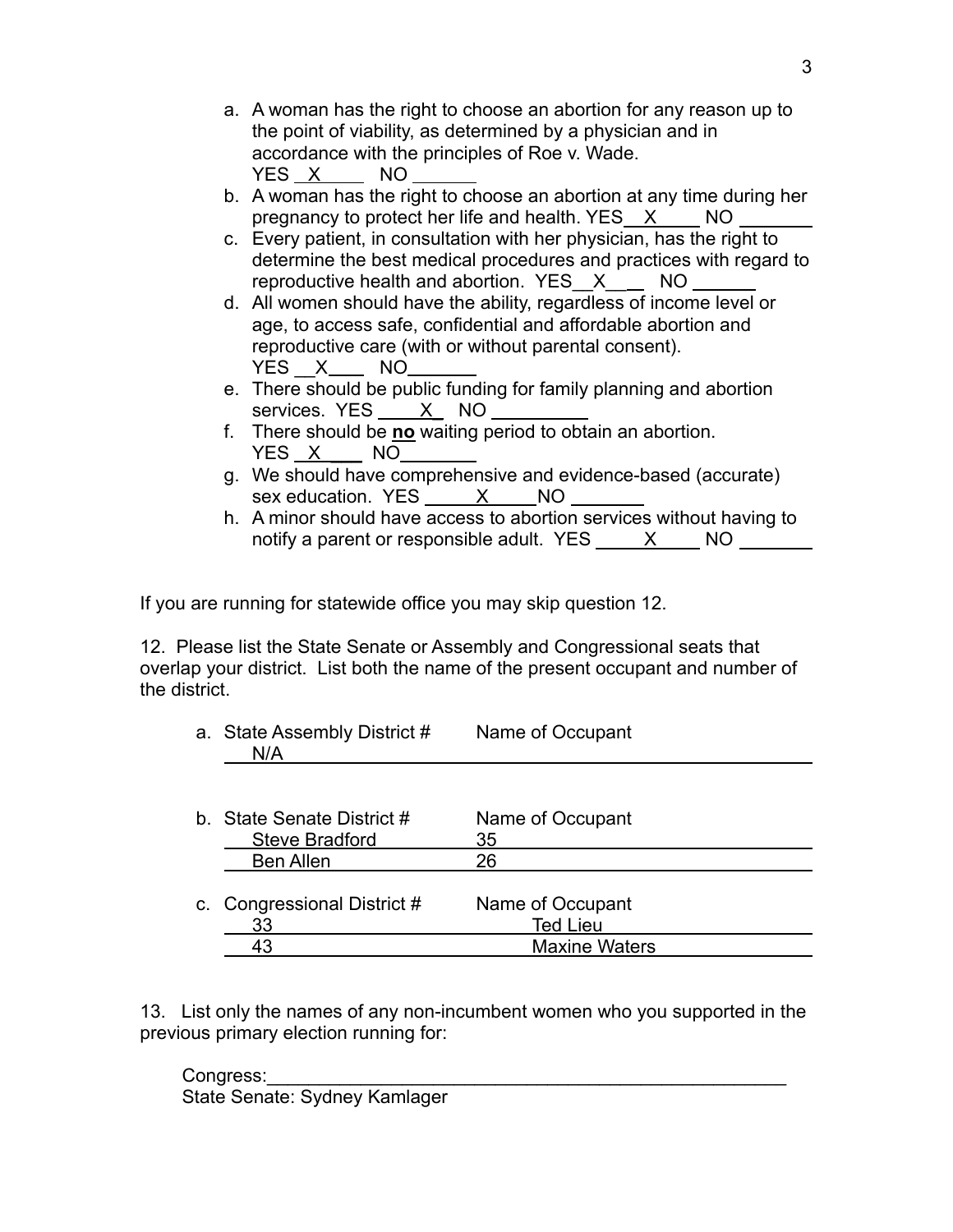Assembly: Lola Smallwood Cuevas, Heather Hutt, Akilah Weber, Holly Mitchell, Sydney Kamlager and Autumn Burke Statewide Office: Eleni Kounalakis and Fiona Ma

14. List only the names of non-incumbent women candidates who you are supporting for Congress, State Senate, and Assembly in the current election cycle.

Congress:Sydney Kamlager State Senate: Lola Smallwood Assembly: Statewide: Malia Cohen

15. If you are an elected official and leaving office, please list the name and contact information of the woman who you are supporting to run for your seat in the primary. If you are not supporting a woman for your seat, please leave this blank.

$$
N/A \qquad (Phone)
$$

16. Please list your paid professional experience for the last six years. Indicate if it was full- or part-time.

LA Voice, Civic Engagement Director - FT CA Democratic Party - FT Tina McKinnor & Associates -FT (my own business)

17. Please list your present and past community involvement for the last six years:

- Partnership for Growth LA, Board Member
- International Black Women's Public Policy Institute, Instructor

18. Please list the present and previous elected office(s) that you have held:

● None

19. Do you support the ERA? YES X NO No

20. Please list the following:

Committee Name: Tina McKinnor for Assembly 2022 Committee Address: 515 S. Figueroa St, Ste. 1110 Los Angeles, CA 90071 Committee FPPC Number: 1444546

21. In the event that you are endorsed by the WPC, in addition to any monies that WPC should contribute to your campaign, we will also list you on our website. For this purpose we will require the following information: